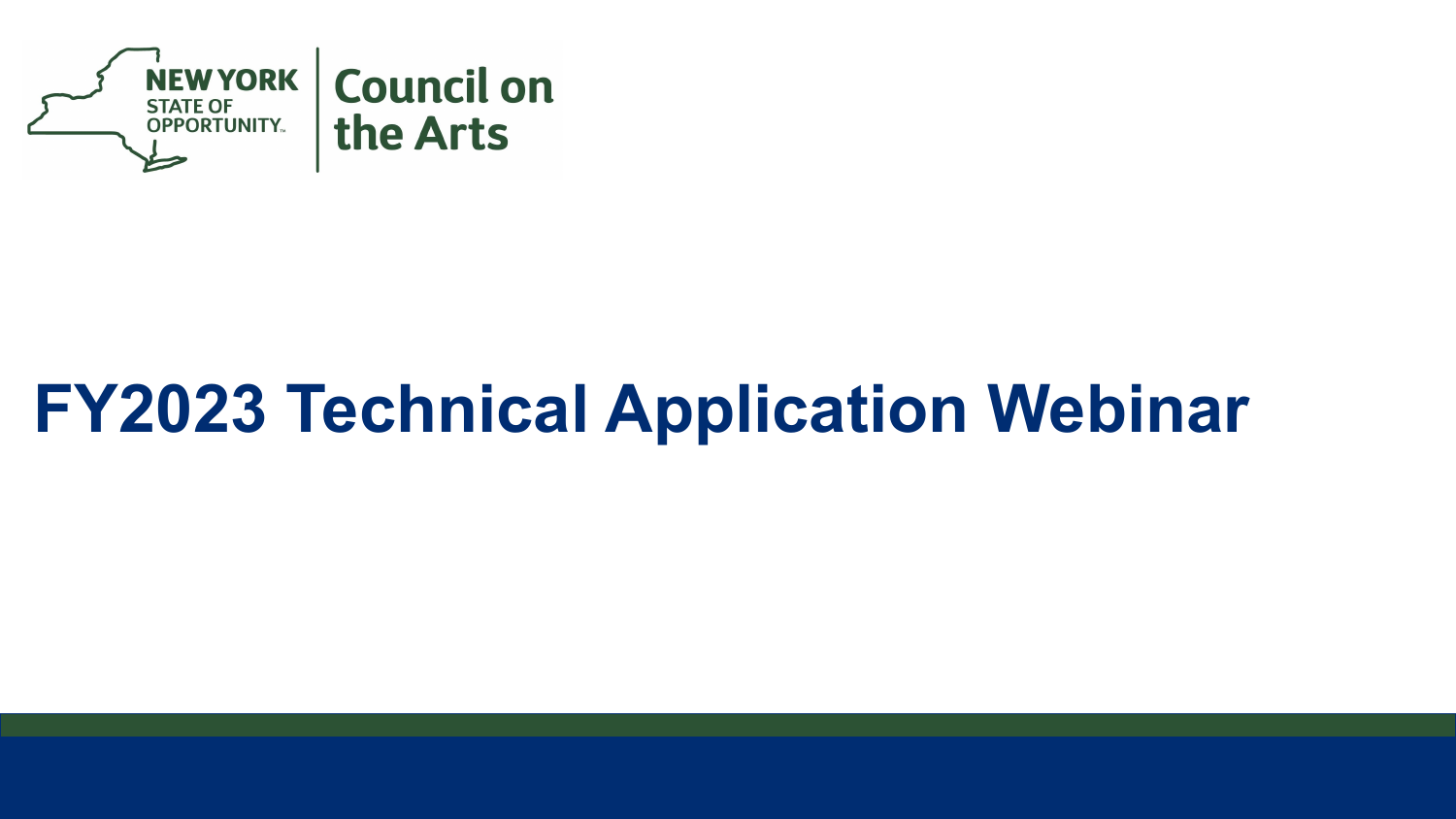# **Before we begin**

- Key Documents
- Key Dates
- Prequalification Reminder

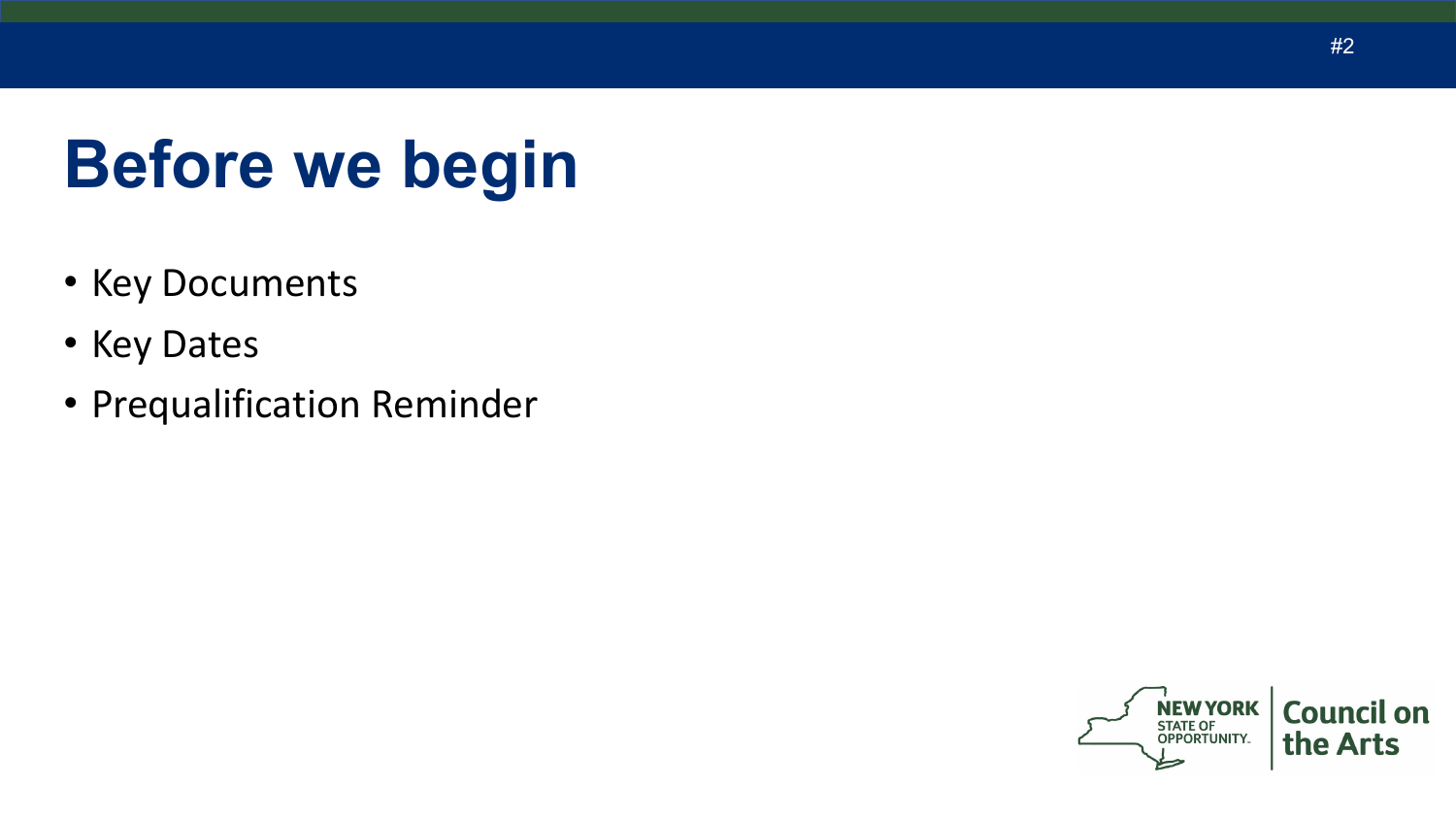# **Key Documents**

- Application Manual
- NYSCA FY 2023 Opportunity Guidelines
- Technical Application Instructions

All key documents can be found on our website, arts.ny.gov.

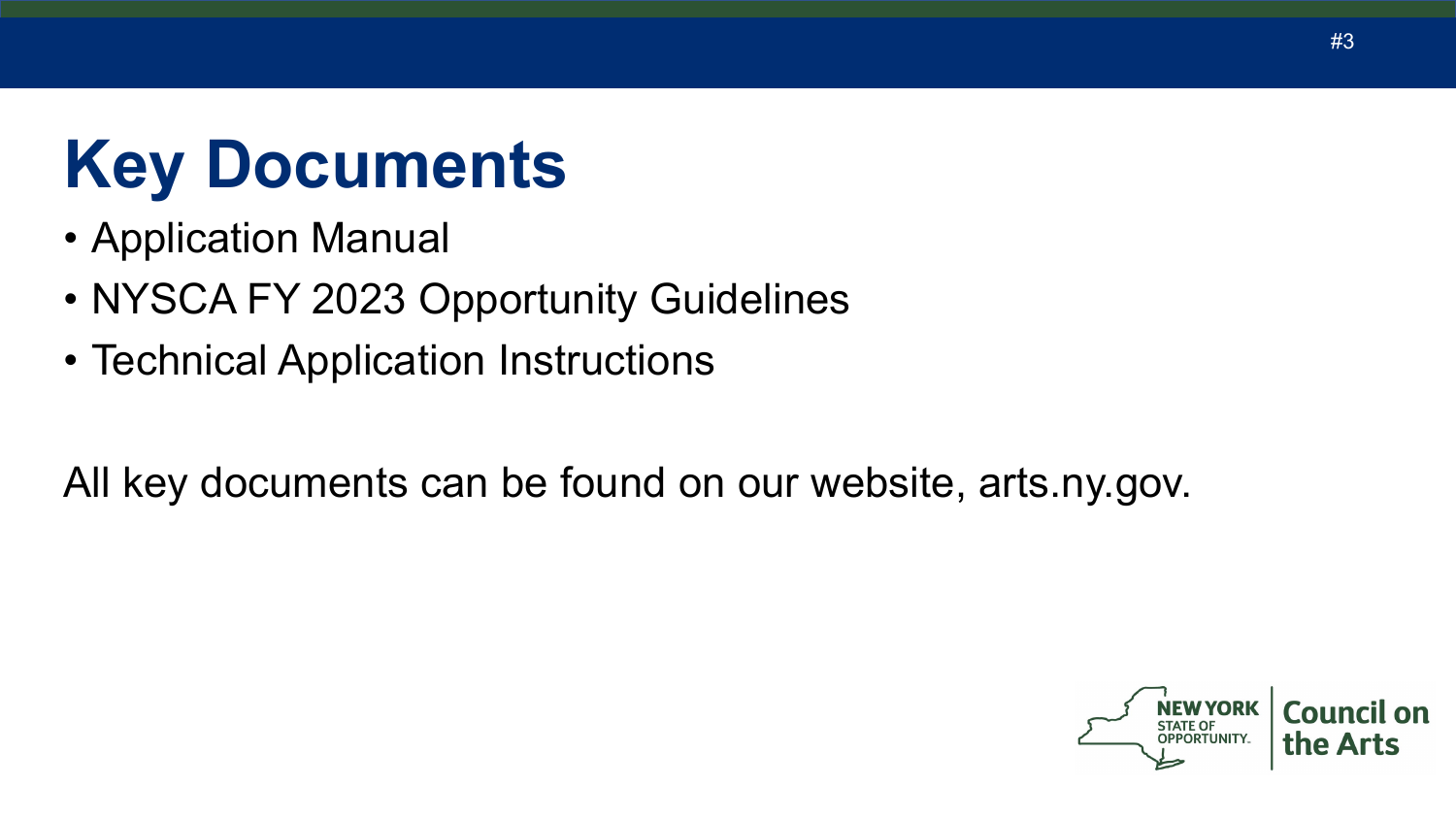# **Key Dates**

- Guidelines posted: **May 9, 2022**
- Application portal opens: **May 24, 2022**
- Application portal closes: **July 12, 2022, at 4PM**

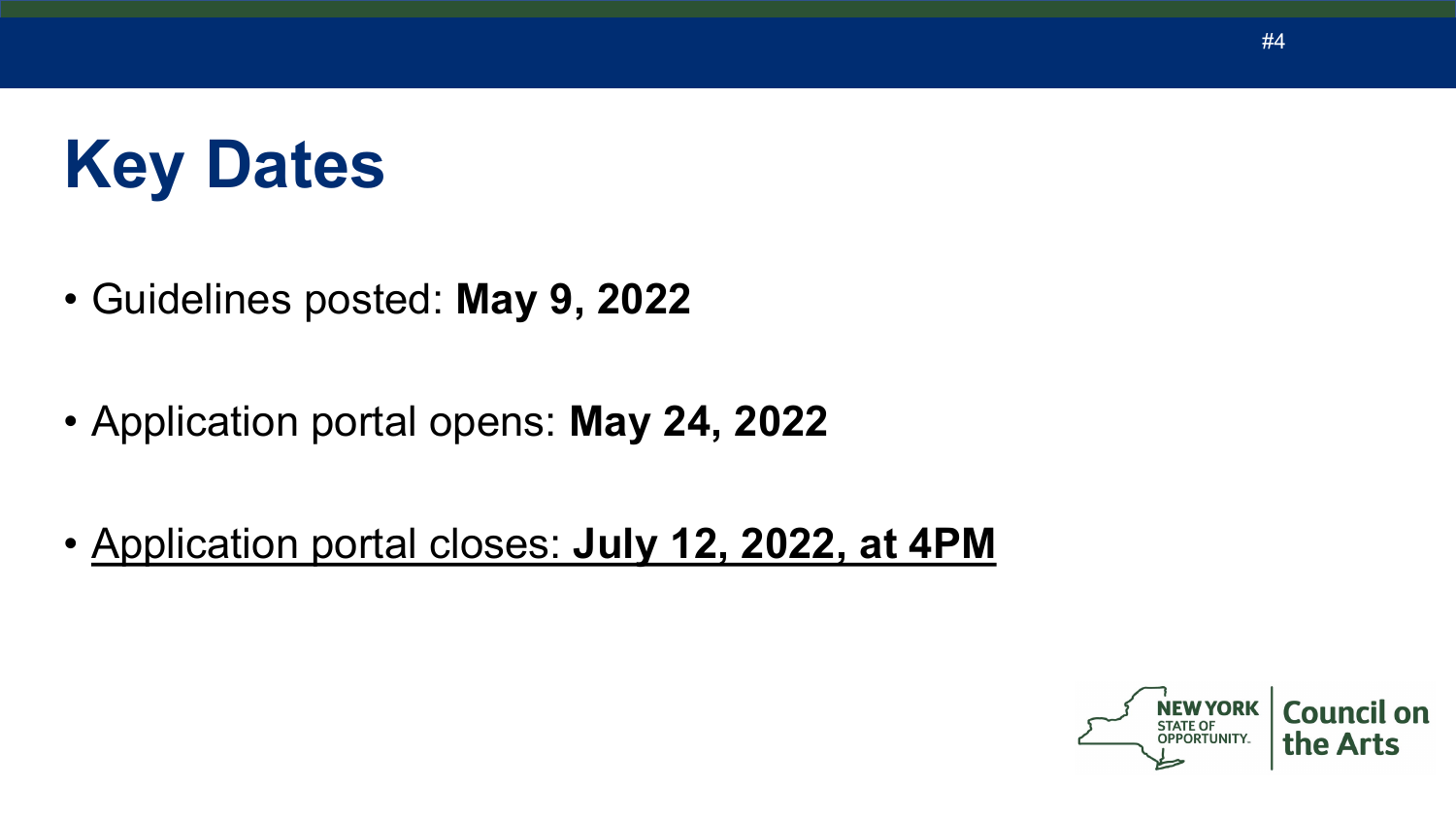# **Prequalification**

- Applicants must be Prequalified in the New York State Grants Gateway system at the application deadline to be eligible for funding.
- If your organization is applying to NYSCA for the first time, we urge you to start the Prequalification process now!

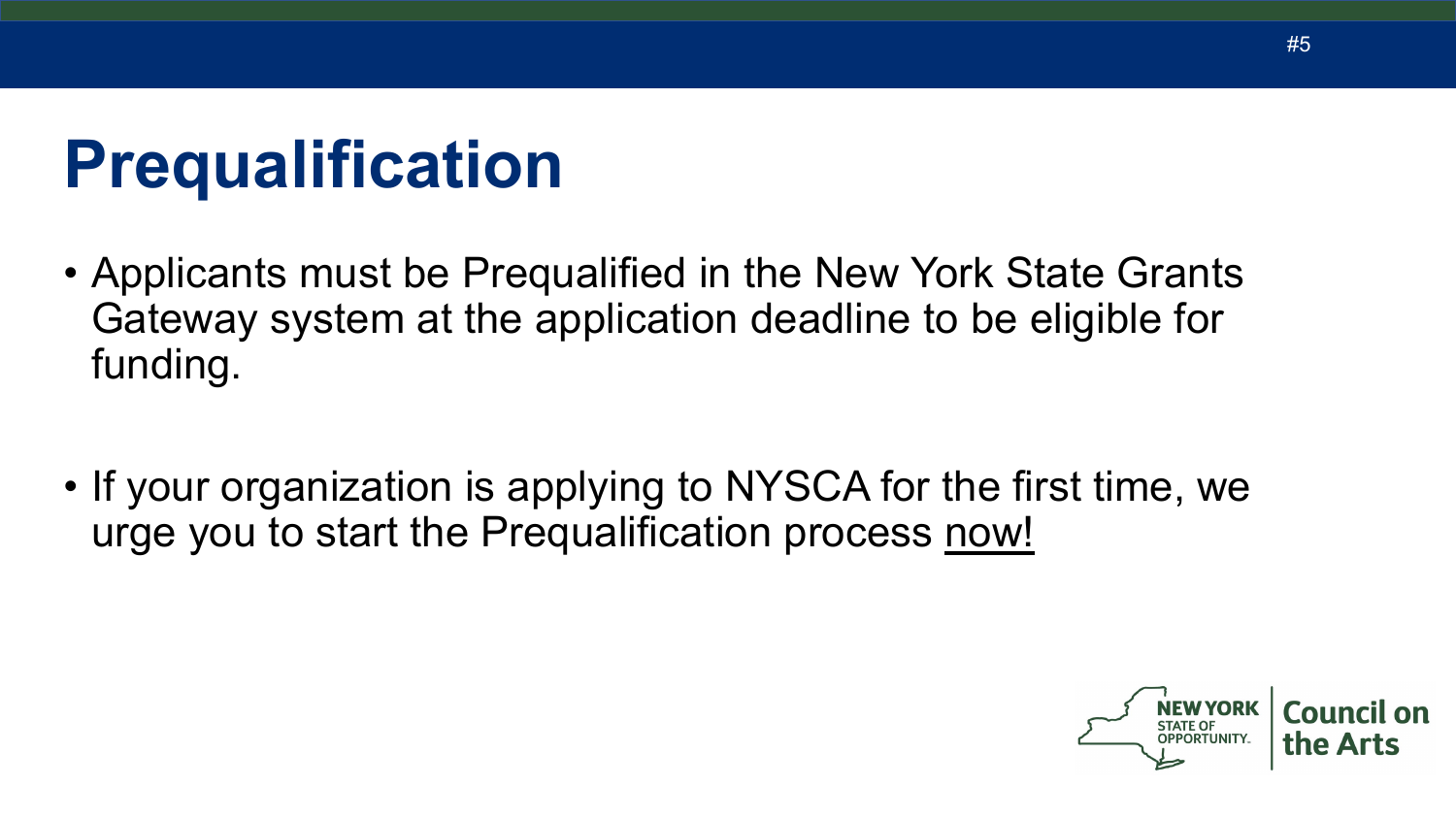### **Prequalification Contacts & Resources**

- Live weekly webinars at [grantsmanagement.ny.gov](https://grantsmanagement.ny.gov/)
- NYSCA Prequalification Team at [help@arts.ny.gov](mailto:help@arts.ny.gov)
- Grants Gateway Help Desk
- After-hours support desk

#### **Grants Gateway Help Desk:**

Hours: Monday- Friday 8:00 am to 4:00 pm Phone: (518) 474-5595

Email: [grantsgateway@its.ny.gov.](mailto:grantsgateway@its.ny.gov)

#### **After-Hours Support:**

Monday-Friday 4:00 pm to 8:00 am

Phone: (800)820-1890

Email: [helpdesk@agatesoftware.com](mailto:helpdesk@agatesoftware.com)

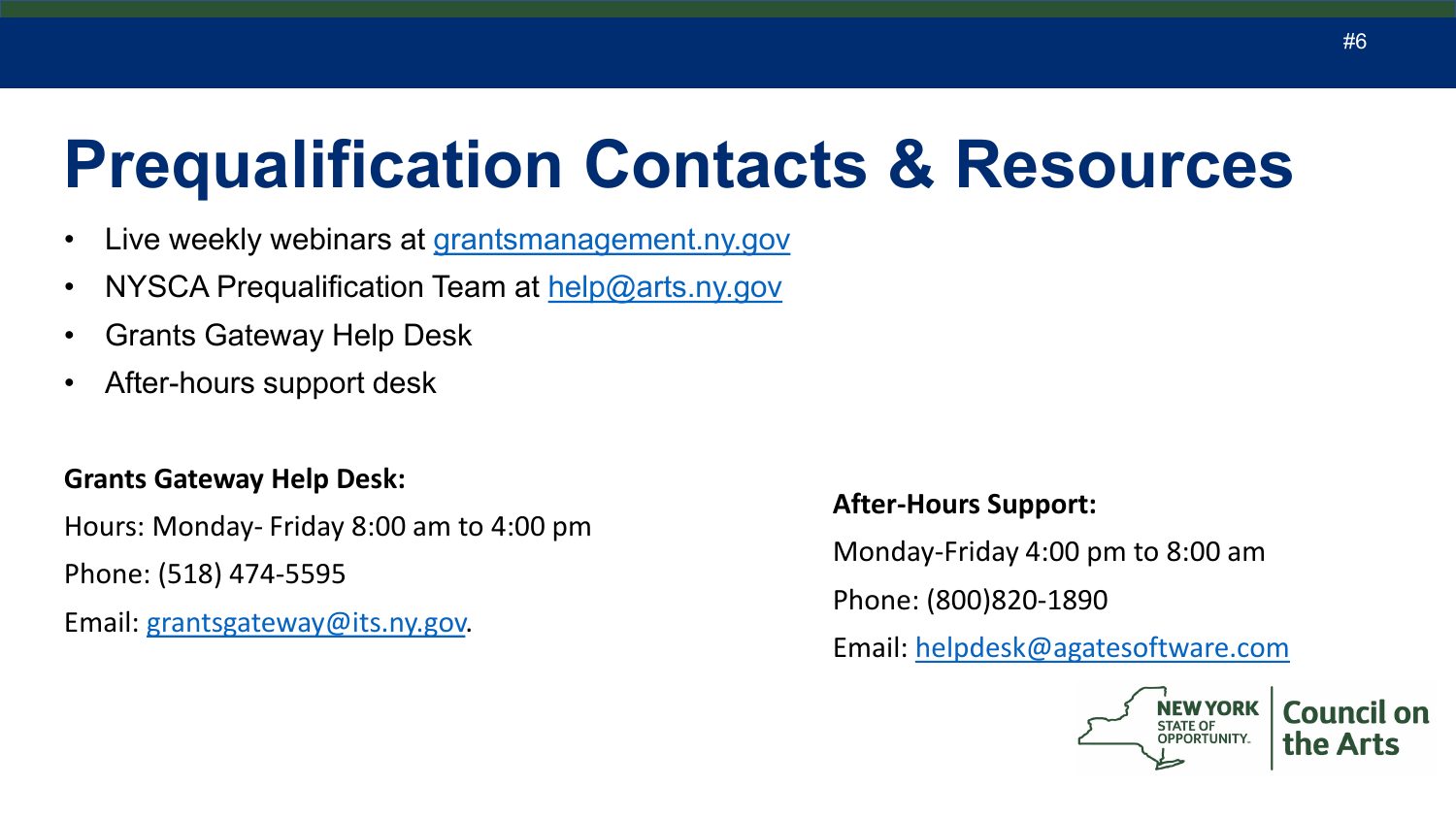## **Who Should I Contact with Questions?**

- For technical questions on submitting online applications or prequalification, contact [help@arts.ny.gov](mailto:help@arts.ny.gov)
- For opportunity-related questions, please contact Program Staff. View contact information here: <https://arts.ny.gov/contact>.
- Submit questions at least two weeks before the application deadline. Please note that we do not review written draft application materials.
- Note: Attending information sessions and contacting NYSCA staff is optional and has no bearing on the review of an application

**NEW YORK**